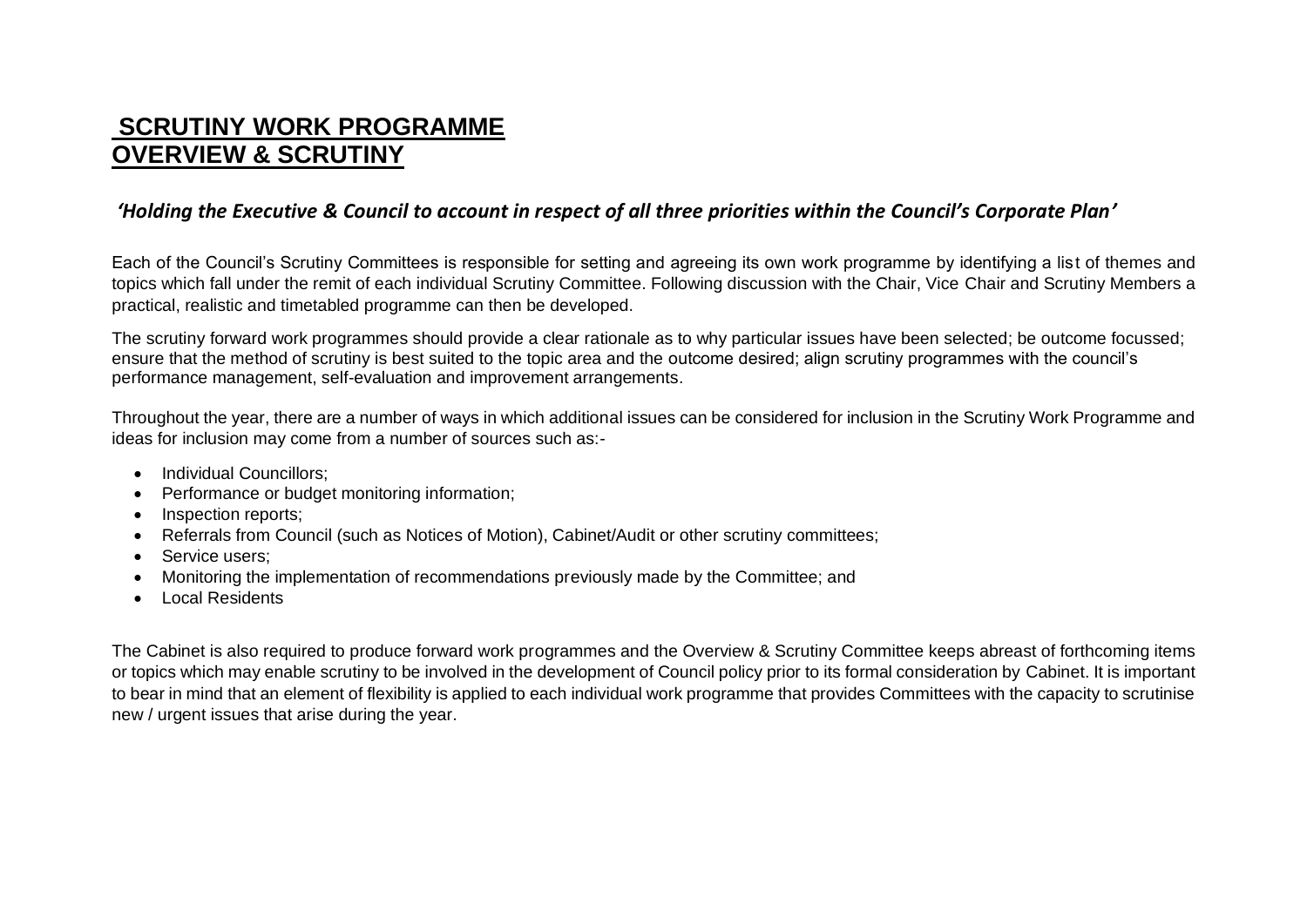| Date/Time                                   | <b>Overarching Item</b>                                                                                                                        | <b>Officer</b>                                                                                                                                                   | <b>Cabinet</b><br><b>Member</b> | <b>Scrutiny Focus</b>                                                                                                                                                            |
|---------------------------------------------|------------------------------------------------------------------------------------------------------------------------------------------------|------------------------------------------------------------------------------------------------------------------------------------------------------------------|---------------------------------|----------------------------------------------------------------------------------------------------------------------------------------------------------------------------------|
| 5 <sup>th</sup> July 2021                   | <b>Draft Overview &amp;</b><br>$\bullet$<br><b>Scrutiny Work 2021/2022</b><br><b>Cabinet Work</b><br>$\bullet$<br><b>Programme 2021/2022</b>   | Service Director<br>$\bullet$<br><b>Democratic Services</b><br>& Communications<br><b>Service Director</b><br><b>Democratic Services</b><br>& Communications     |                                 | <b>Scrutiny &amp; Challenge -</b><br>For O&S to agree its own work<br>programme and Cabinet Work<br>Programme for the 2021/2022<br><b>Municipal Year</b>                         |
|                                             | <b>Proposals to improve</b><br>safety of coal tips in<br><b>Wales-To receive the</b><br><b>Law Commission of</b><br><b>England &amp; Wales</b> | <b>Law Commission</b><br>$\bullet$<br>Service Director<br><b>Democratic Services</b><br>& Communications<br><b>Service Director</b><br><b>Frontline Services</b> |                                 | <b>Scrutiny &amp; Challenge -</b><br>To contribute to the consultation on<br>a proposed new coal tip safety<br>regime in Wales                                                   |
| 16th July 2pm (Special<br><b>Committee)</b> | <b>Band B Mutual</b><br>$\bullet$<br><b>Investment Module - To</b><br>receive the on costs and<br>programme                                    | <b>Service Director</b><br>$\bullet$<br><b>Democratic Services</b><br>& Communications<br>Director, Education &<br><b>Inclusion Services</b>                     |                                 | <b>Scrutiny &amp; Challenge - To</b><br>undertake pre-scrutiny of the Band<br><b>B</b> Mutual Investment                                                                         |
| 21 <sup>st</sup> September 2021             | <b>Section 19 Statutory</b><br>$\bullet$<br><b>Flood Reports</b>                                                                               | <b>Service Director</b><br>$\bullet$<br><b>Democratic Services</b><br>& Communications                                                                           |                                 | <b>Scrutiny &amp; Challenge- To</b><br>scrutinise the Section 19 statutory<br>reports on conclusion of the<br>ongoing investigations that the<br>Council is undertaking into the |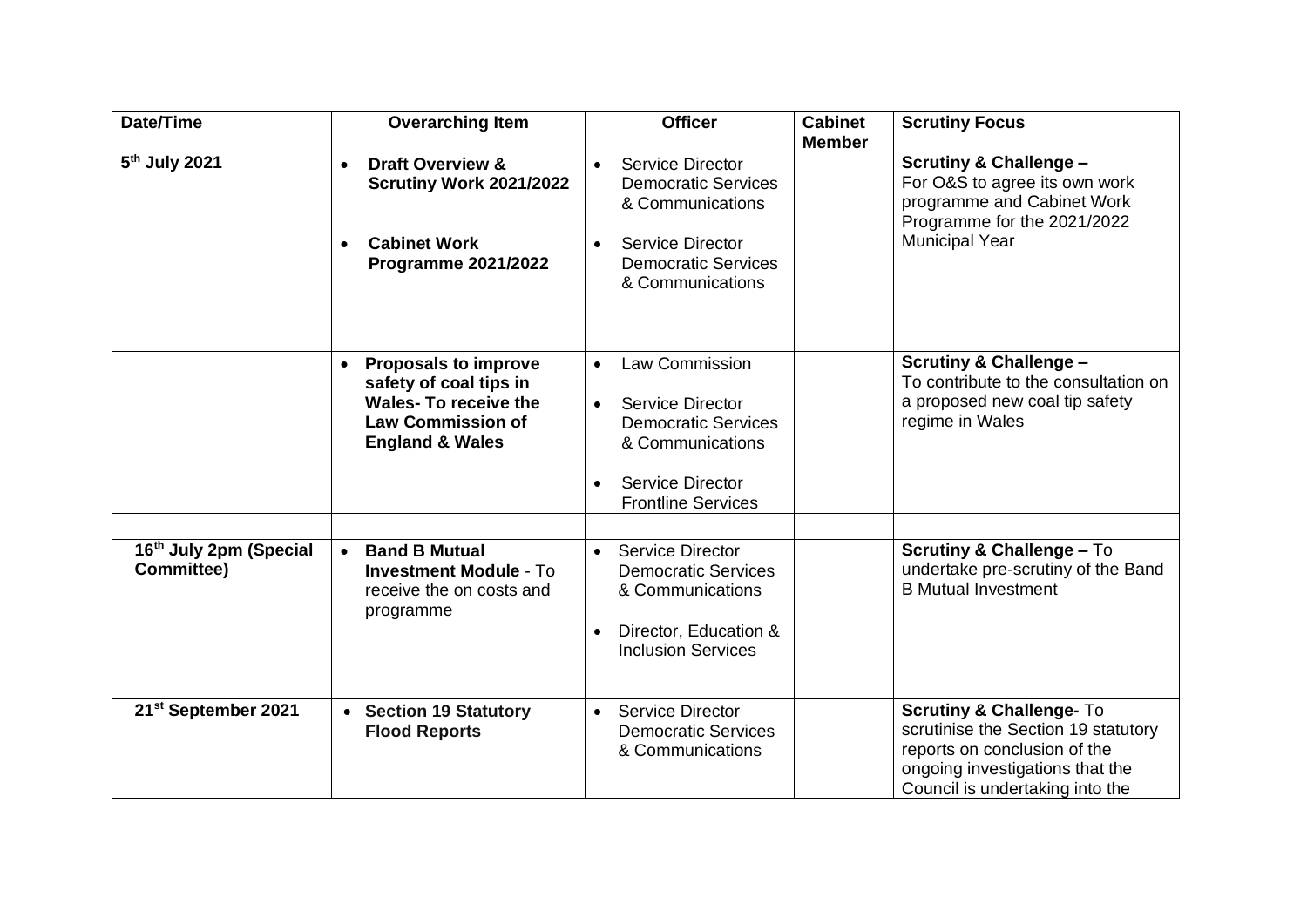|                    |                                                                              | <b>Service Director</b><br>$\bullet$<br><b>Frontline Services</b>                                                                                                                                        | February Floods as the Lead Local<br>Flood Authority (LLFA) under the<br>Flood and Water Management Act<br>2010.                                                           |
|--------------------|------------------------------------------------------------------------------|----------------------------------------------------------------------------------------------------------------------------------------------------------------------------------------------------------|----------------------------------------------------------------------------------------------------------------------------------------------------------------------------|
|                    | <b>Ombudsman Annual</b><br>$\bullet$<br><b>Report and Letter</b>             | Director of Legal<br><b>Services</b>                                                                                                                                                                     | <b>Scrutiny &amp; Challenge -</b><br>To scrutinise the Annual Report<br>and letter of the Ombudsman                                                                        |
|                    | • Scrutiny<br><b>Recommendations</b>                                         | <b>Service Director</b><br>$\bullet$<br><b>Democratic Services</b><br>& Communications                                                                                                                   | <b>Scrutiny &amp; Challenge - To</b><br>receive the recommendations of<br>the Scrutiny Working Group - Rail<br>Development                                                 |
|                    | <b>Local Democracy and</b><br><b>Boundary Commission for</b><br><b>Wales</b> | Service Director<br>$\bullet$<br><b>Democratic Services</b><br>& Communications<br>Director of Legal<br><b>Services</b>                                                                                  | <b>Scrutiny &amp; Challenge - To</b><br>consider the Local Democracy and<br><b>Boundary Commission for Wales</b><br>review of the Electoral<br>Arrangements of the Council |
| 16th November 2021 | <b>Crime &amp; Disorder Committee</b>                                        | Service Director<br>$\bullet$<br><b>Democratic Services</b><br>& Communications<br><b>Director Public</b><br>Health, Protection &<br><b>Community Services</b><br><b>Community Safety</b><br>Partnership | <b>Scrutiny &amp; Challenge - to</b><br>scrutinise the update report to<br>include matters as requested by<br>the O&S Crime & Disorder<br>Committees & invited partners    |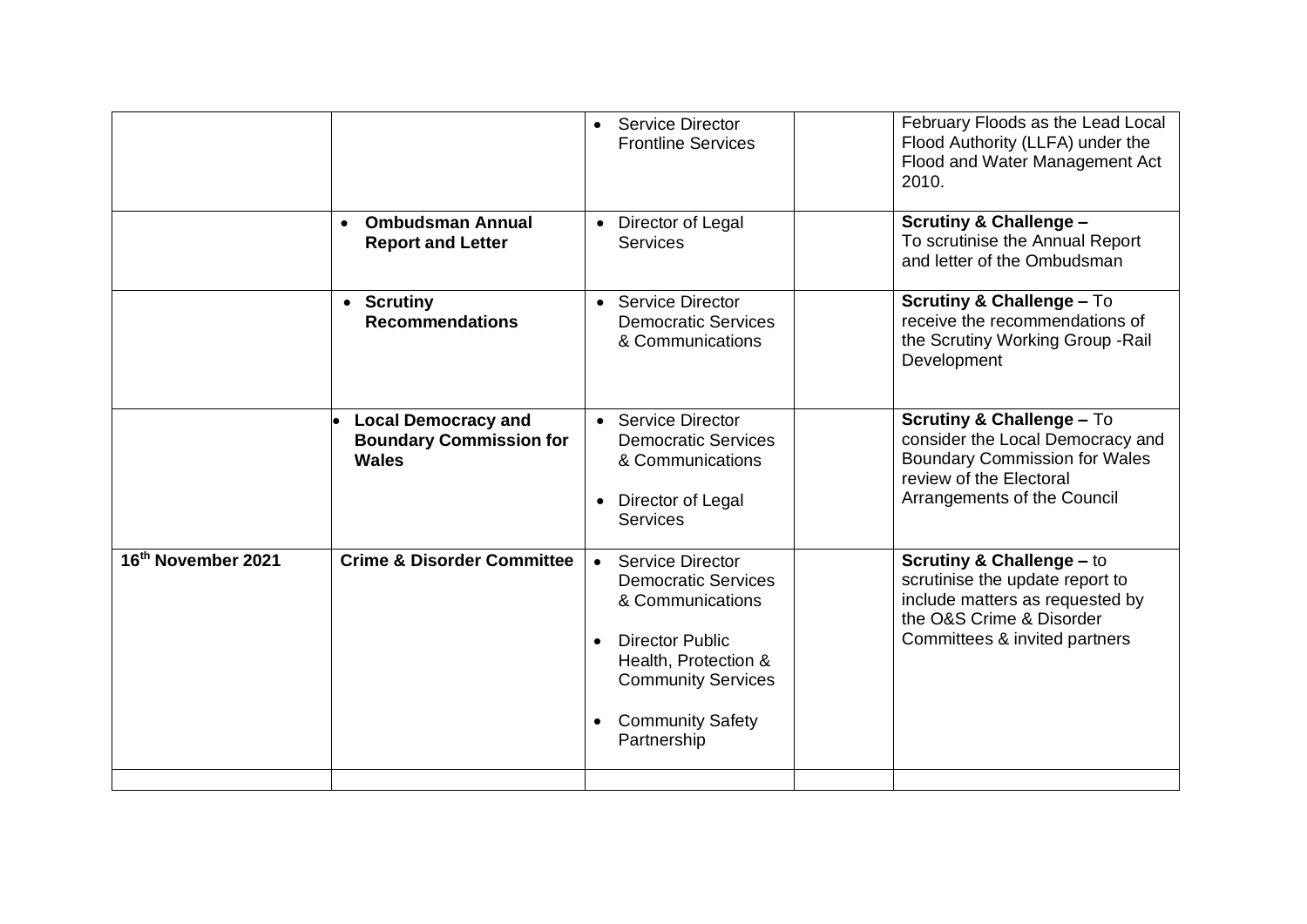| 25th January 2022            | <b>Local Government and</b><br><b>Elections (Wales) Act</b>                                       | Service Director<br>$\bullet$<br><b>Democratic Services</b><br>& Communications                                     | <b>Scrutiny &amp; Challenge -Scrutiny of</b><br>Council's<br>support<br>the<br>and<br>implementation of the legislative<br>requirements.                                                                                                                                                                                                                                                                                          |
|------------------------------|---------------------------------------------------------------------------------------------------|---------------------------------------------------------------------------------------------------------------------|-----------------------------------------------------------------------------------------------------------------------------------------------------------------------------------------------------------------------------------------------------------------------------------------------------------------------------------------------------------------------------------------------------------------------------------|
|                              | • Fire Risk Assessments -<br>A review of procedures<br>for Council<br>owned/occupied<br>buildings | • Council's Health &<br>Safety Advisor<br><b>Service Director</b><br><b>Democratic Services</b><br>& Communications | <b>Scrutiny &amp; Challenge - To receive</b><br>an annual review of procedures for<br>Council owned/occupied buildings.                                                                                                                                                                                                                                                                                                           |
| 15th March 2022<br>$\bullet$ | <b>Draft Annual Overview &amp;</b><br><b>Scrutiny Report</b><br>2021/2022                         | Service Director<br><b>Democratic Services</b><br>& Communications                                                  | <b>Scrutiny &amp; Challenge - For the</b><br>O&S Committee to challenge and<br>comment on the draft Scrutiny<br>Annual Report 2020/2021<br>Does the Scrutiny Annual<br>$\bullet$<br>Report illustrate clear<br>outcomes and objectives?<br>Has it demonstrated clear<br>evidence and impact of<br>scrutiny outcomes?<br>Do Members agree it is an<br>$\bullet$<br>accurate reflection of the<br>Scrutiny activity for<br>2021/22? |